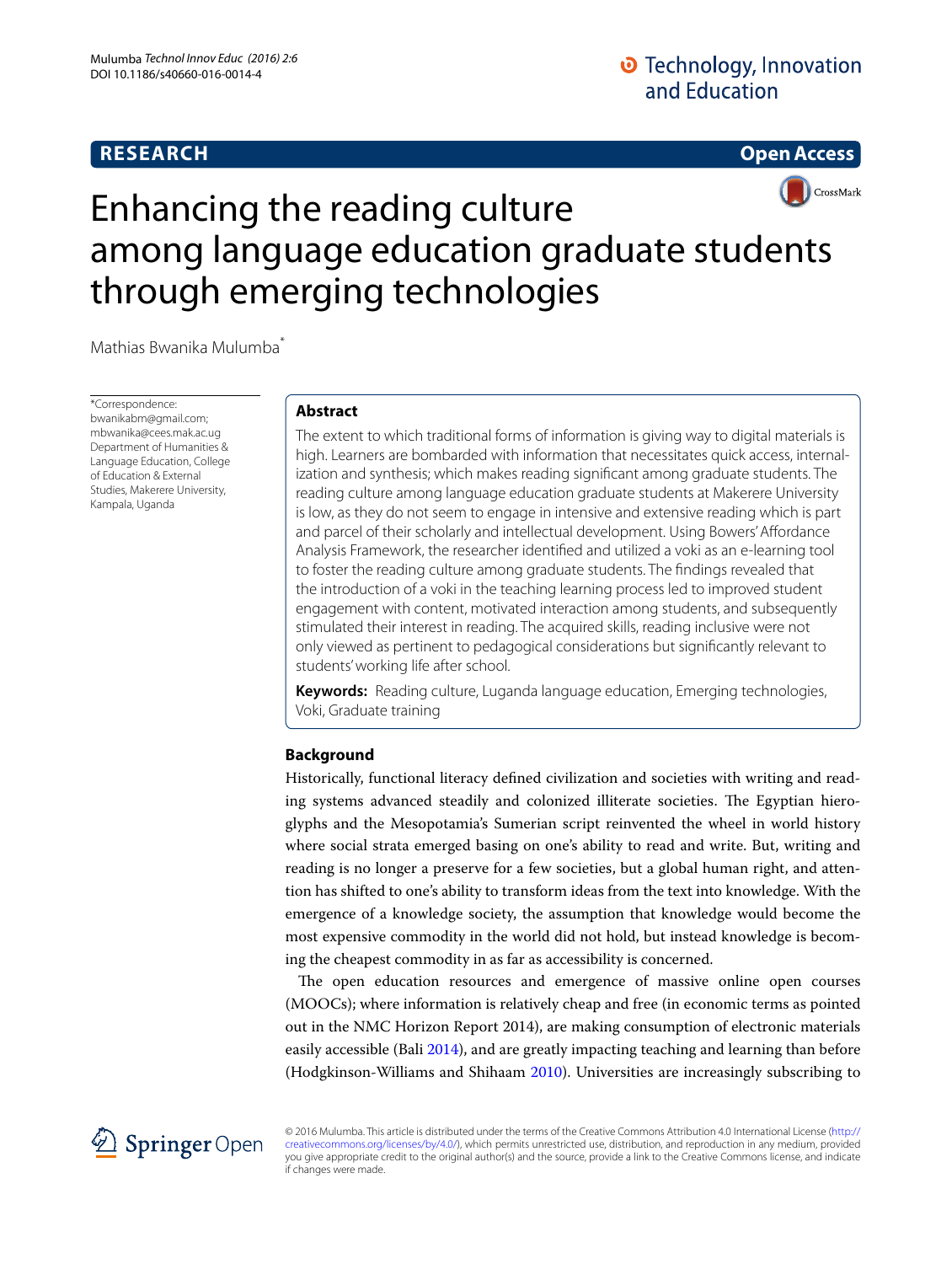open resources and encouraging students to utilize them. As one of the emerging technologies, open educational resources (OERs) are increasingly adopted and adapted by educators and learners as pointed out in the NMC Horizon Report (2014). To access this knowledge, one needs to read either print or electronic materials. Print materials are gradually losing their position as the widely sought-out materials for either educational purposes or social purposes, and instead digital materials are taking root. This is because publishers no longer produce print materials only as the case was before the digital age, but are increasingly providing audio and sometimes, audio-visual versions of the printed material; hence providing the reader with wider options than ever before. But, as we settle in the digital age, emerging technologies are increasingly impacting lives of students in higher education more than ever before (Bozalek et al. [2013\)](#page-11-2).

The extent to which traditional forms of information (such as the printed materials) is giving way to digital materials (which are easy to access and user friendly) is high. Learners are bombarded with information that necessitates quick access, internalization and synthesis. Nonetheless, the rate at which digital materials are becoming obsolete is high; given the frequency with which knowledge is produced and accessed. Consequently, learners are accessing high-tech gadgets such as smart phones and laptops that seem to be less utilized in their educational engagements especially in as far as the concept of utilizing them for meaningful reading is concerned. Integrating technology to the concept of reading is a recent phenomenon but instead 'technology applications in literacy appear to have been far more commonly implemented in special education….' (Mckenna and Walpole [2007\)](#page-11-3). The advent of digital literacy programmes is traced to the emergence of the Palm Pilot and its successors, language dictionaries, e-book grammars, and flashcard programmes (Godwin-Jones [2011\)](#page-11-4). It is therefore highly doubted whether lecturers in higher education institutions, and especially language teacher trainers, are employing methodologies that integrate the use of emerging technologies (Ng'ambi et al. [2012](#page-11-5), 2013) to stimulate the reading culture among learners.

Conceptually, emerging technologies have been defined differently by different authors though many agree that these technologies may or may not be new; are evolving in nature; experience hyper cycle; have not yet been fully understood or researched; disruptive in nature (in regard to the status quo); utilized by specific people; and provide personalized learning opportunities (Gachago et al. [2013;](#page-11-6) Veletsianos [2010](#page-11-7)). Emerging technologies are designed to facilitate individual learning through assisted discovery, and provide effective learning through hands-on experience. Research has shown that emerging technologies have the capacity to impact classroom practices, and reading inclusive (NMC Horizon Report 2014; Veletsianos [2010](#page-11-7)). Reading as a receptive skill is an essential skill in the development of scholarly and intellectual faculties of the learner. Reading is critical to any educational initiative, and is part of the functional literacy that defines the intellectual faculties of an individual. Reading is key to literacy development through empowering readers with new vocabularies as masterly of the spelling system (of a particular language) takes root (Krashen [2004](#page-11-8)). It is a core skill to other forms of literacy such as critical literacy and social literacy. In education, reading cultivates a sense of intellectualism and scholarly readiness among learners.

At the onset of the digital age, the concept of reading got redefined as a result of information overload that emerged to define the social and educational dimensions of the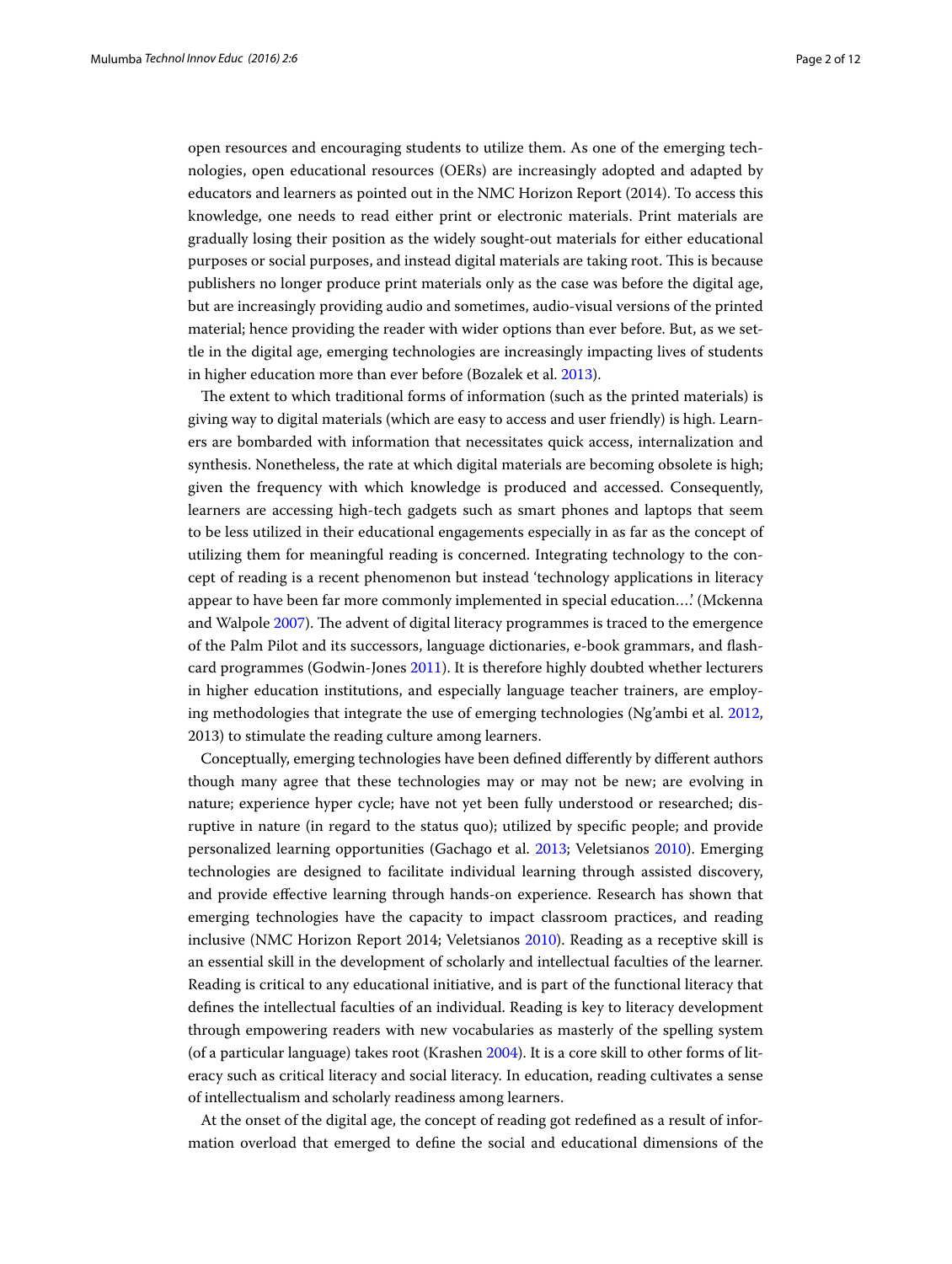learner. As the learner tries to make sense of the information around her, she can no longer afford to employ skimming (a sub skill of reading where an entire text is read to get an overall idea/s) for some of the literature she finds, but scans (another sub skill of reading) through looking for specific information pertinent to the challenge or opportunity being worked on. In this case, computer skills in knowledge search and management is important, and the learner's level of digital identity (DI) is essential. Digital identity entails digital learners' engagement with the available technologies at home and school, and is geared towards attaining educational and social objectives (Gurung and Rutledge [2014\)](#page-11-9).

The personal digital engagement (PDE) or personal use of technology is becoming crucial in deciding learners' educational digital engagement (Gurung and Rutledge [2014](#page-11-9); Oliver and Curtin [2007](#page-11-10)). Cell phones and internet have become part and parcel of learners' social lives and providing educational affordances that had not been thought of by the end-user before. Researchers are becoming interested in learners' engagement with their digital equipment to redefine the teaching–learning process. Educationists need to design educational materials that fit the context of the learner in developing countries. The question at hand would be 'What kind of digital reading activities and materials are needed to enhance learners' reading culture?' Different types of digital technologies are emerging every day but in this study, a voki was exploited to find out how it could be utilized to enhance graduate students' reading culture. A voki is an educational tool that provides learners with opportunities to create and customize talking characters through recording their own voices or typing a message. A voki enhances learners' creativity and originality as they read a text and encapsulate a voki message which could form an abridged version of the text.

Contextually, graduate training at Makerere University where the study took place emphasizes knowledge generation, innovation and utilization of the knowledge (Makerere University Strategic Plan 2008/9–2018/9; Makerere University Research and Innovations Policy [2008a\)](#page-11-11). At Master degree level, students are expected to be creative, resourceful and adopt and adapt new knowledge through critical thinking, research and interrogation of pedagogical content and discussions. The reading culture among the graduate (Language and Literature) students at Makerere University is low, as they do not seem to engage in intensive and extensive reading which is part and parcel of their scholarly and intellectual growth and development. Several indicators attest to this and include; inability to critically contribute to classroom discussion; failure to analyse issues that crop up in classroom; failure to critique pre-tasks such as reading articles and critiquing them during the teaching–learning process. It was therefore assumed that employing emerging technologies especially a voki in the learning contexts of graduate students would enhance their reading culture. It was also premised on the assumption that the acquired skills, reading inclusive were not only viewed as pertinent to pedagogical considerations but significantly relevant to students' working life after school. This masters' programme is offered in two languages; English and Luganda.

#### **Theoretical orientation on reading culture and emerging technologies**

In order to understand the complexity of identifying tasks to enhance the reading culture among language education graduate students and the subsequent selection of the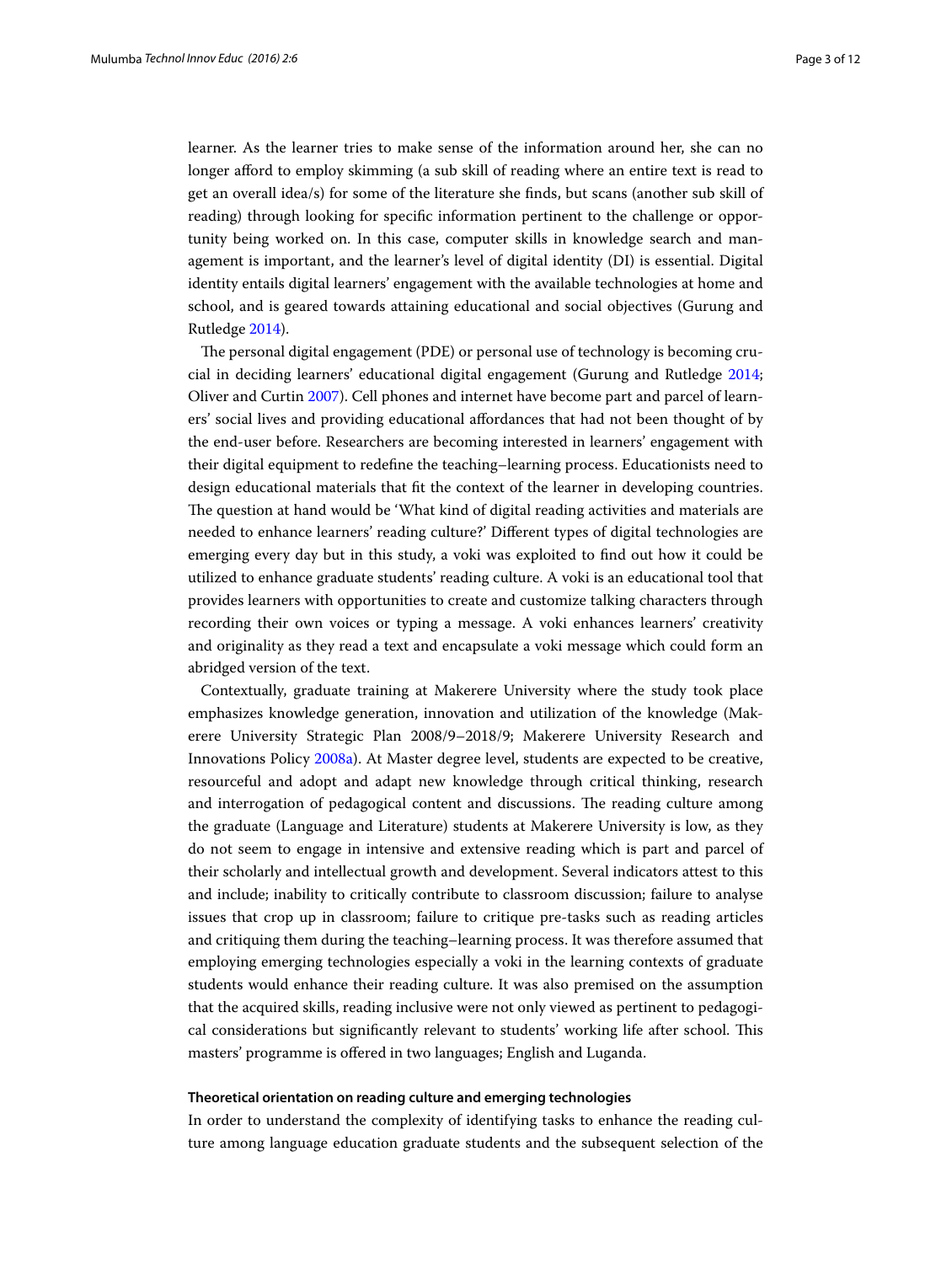appropriate technology to match with the tasks, the study had to be guided by Bowers affordance analysis framework. This framework describes the process of identifying technological affordance requirements of e-learning tools to match with the affordance requirements of e-learning tasks that are meant to solve an educational problem or goal (Bower [2008\)](#page-11-12). Enhancing learners' reading culture necessitated selection of tasks (such as providing pre-lecture reading tasks critiquing peer-reviewed articles; discussing with peers, and presenting to class). Bower's framework was significant in the study because it instilled problem-solving skills among students whereby it was evident that identification of solutions to pending challenges was key to solving problems. For articles which were readily available, links would be provided and students either accessed them in the computer laboratory connected to the internet or used their own modem (personal subscribed internet service) to obtain them. The researcher provided students with articles which were not readily available on the net especially those that necessitated a subscription fee. But the former mode of obtaining texts articles was preferred because it encouraged learners to interact with the computer (technology) frequently, and provided access to other useful articles.

After reading, learners were required to create a voki that presents a summary of what the article was about or any other issue depending on the guiding question from the lecturer. During presentations, students were encouraged to use projectors (power point), record voices especially during a focus group discussion. In order to have a meaningful discussion, the researcher encouraged students to use a google doc as an interaction platform for discussion.

### **Literature review on emerging technologies and graduate training**

The 21st century expectations of the workplace can no longer be effectively tackled by periodical reviews and reforms in curricula, but 'integration of technology into the curriculum has been seen as a way of responding to these challenges' (AACTE [2010](#page-11-13); Bozalek et al. [2013\)](#page-11-2). Integrating emerging technologies in the pedagogical process has been a huge challenge for many teachers and lecturers in high school and universities, respec-tively (Atkinson and Swaggerty [2011;](#page-11-14) Ng'ambi et al. [2012](#page-11-5), 2013). Although earlier assessment of integrating emerging technologies in pedagogical considerations depended on institutional resources (Bozalek et al. [2013;](#page-11-2) Bates and Sangra [2011](#page-11-15)), current research has gradually shifted to students; since the latter possess and utilize emerging technologies in a wider social spectrum (Bozalek et al. [2013](#page-11-2); Gurung and Rutledge [2014](#page-11-9)).

Research has indicated that application of emerging technologies in the teaching– learning process improves learner engagement and ultimately promotes learning (Carloni [2012](#page-11-16)). The emerging traits of emerging technologies such as, focus on collaboration, openness, 'connectivism' are transforming the pedagogical processes than ever before wherever they have been applied (Gachago et al. [2013](#page-11-6); Atkinson and Swaggerty [2011](#page-11-14)). These skills are equally important to students' working life after school. Son ([2011](#page-11-17)) underscores the role of a voki in the teaching–learning process when he explicitly states that the online tool helps to assign and track student performance, in addition to stimulating their creativity and collaboration. In reference to a study carried out among nurse trainees where a voki was utilized, it was revealed that the voki technology was fun and engaging, allowing creativity which is sometimes stifled in a traditional classroom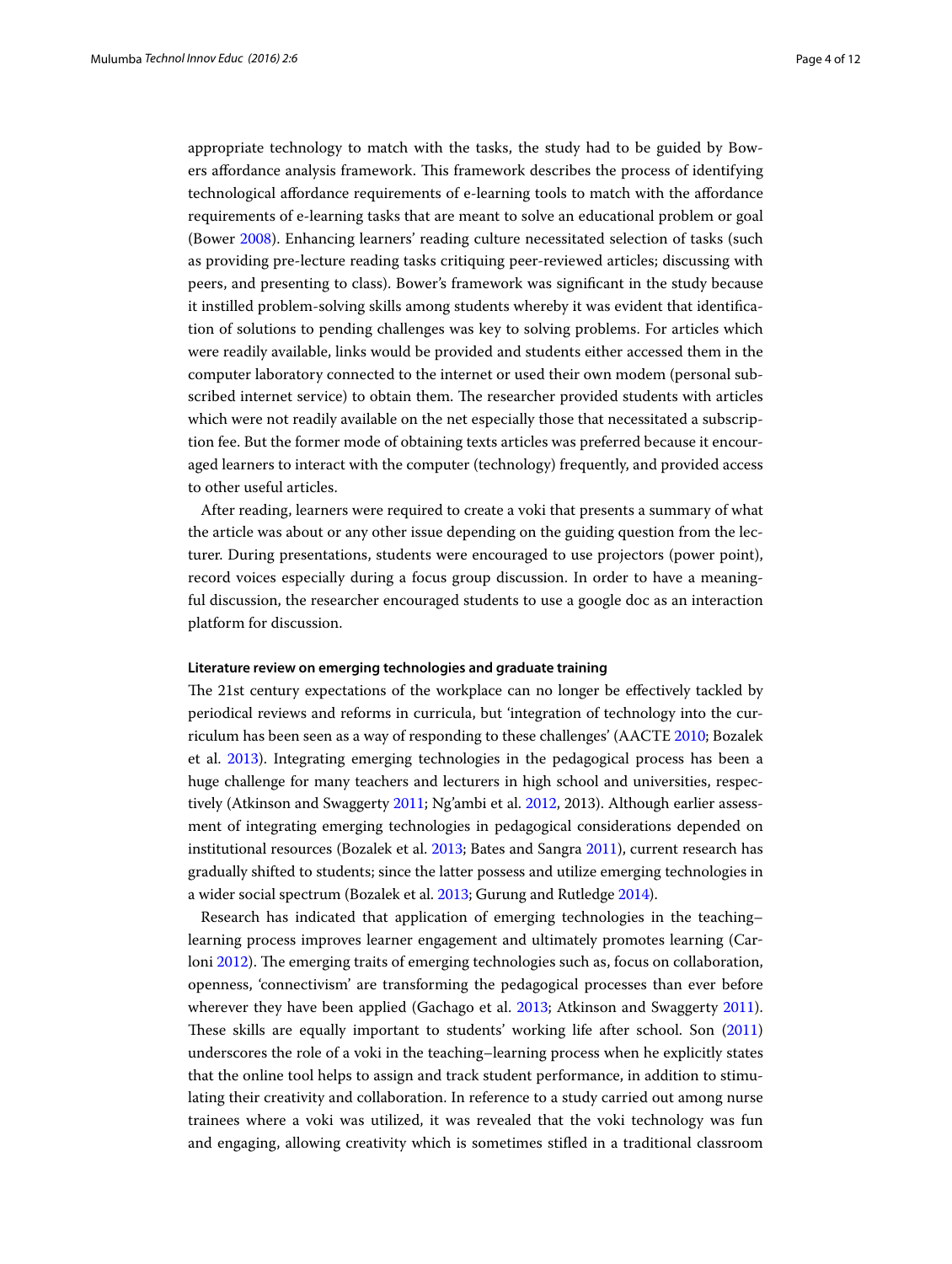(Anderson et al. [2013\)](#page-11-18). This study therefore was geared towards introducing emerging technologies especially the voki, among language education graduate students to examine the extent to which it can enhance their reading culture.

### **Results**

Below are the findings that emerged from a study geared towards enhancing the reading culture among the language education graduate students at Makerere University through the use of emerging technologies:

#### **Student engagement in the teaching–learning process**

Data from observation revealed greater student engagement and involvement in the teaching–learning process. Introduction of pre-reading tasks prior to meeting in class provided students with 'talking points' during the teaching–learning process; as they discussed and analysed the read article/s. Commenting on each other's voki was an interesting interactive activity that stimulated curiosity and interest. Prior to the introduction of the Sandpit methodology, late coming was a norm to some of the students, but after the intervention, they started arriving earlier or on time since they had gadgets, such as the projector, to instal. One student who was a habitual late comer and sometimes missed his lectures commented 'I can no longer afford to miss this fun. I hope all (our) lectures had (utilized) a voki'. As a result, student involvement was translated into regular attendance; and regular attendance meant learning through fun. Consequently, the increased student engagement in the teaching–learning process; where evidence of reading was provided through presentations and discussions, resulted in better understanding of language concepts.

Besides, data indicated that group activities (reading a text and discussing among peers) outside the lecture room improved students' pre-lecture engagement tremendously. The pre-lecture activities enhanced students' analytical skills and stimulated their scholarly capabilities. These are key virtues not only in students' educational enterprises. The skills are equally in learners' world of work as creativity and innovativeness are some of the much sought attributes in schools and institutions. The researcher attended four student focus group discussions. In one of the discussions, students disagreed on the interpretation of a particular concept. The 26 min spent discussing the two articles revealed significant observations. The unstructured (informal) environment where students engage in academic discussions improved their analytical skills tremendously. They were free to speak, interject, disagree with one another, or support other's ideas, in the midst of pursuing their thesis—line of argument. Interviews with students revealed significant improvement in student engagement with content, peers and technology.

In line with Bower's affordance theory, the pre-lecture and lecture tasks such as reading, discussion and presentation were matched with digital tools such as computers/ smart phones, google doc and projector; which were essential in obtaining the article, and creating and discussing the voki. However, as pointed out by students during the focus group discussions, several challenges were met during the process of engaging with emerging technologies.

'The internet is sometimes too slow and you can't download the article' lamented *one of the students.*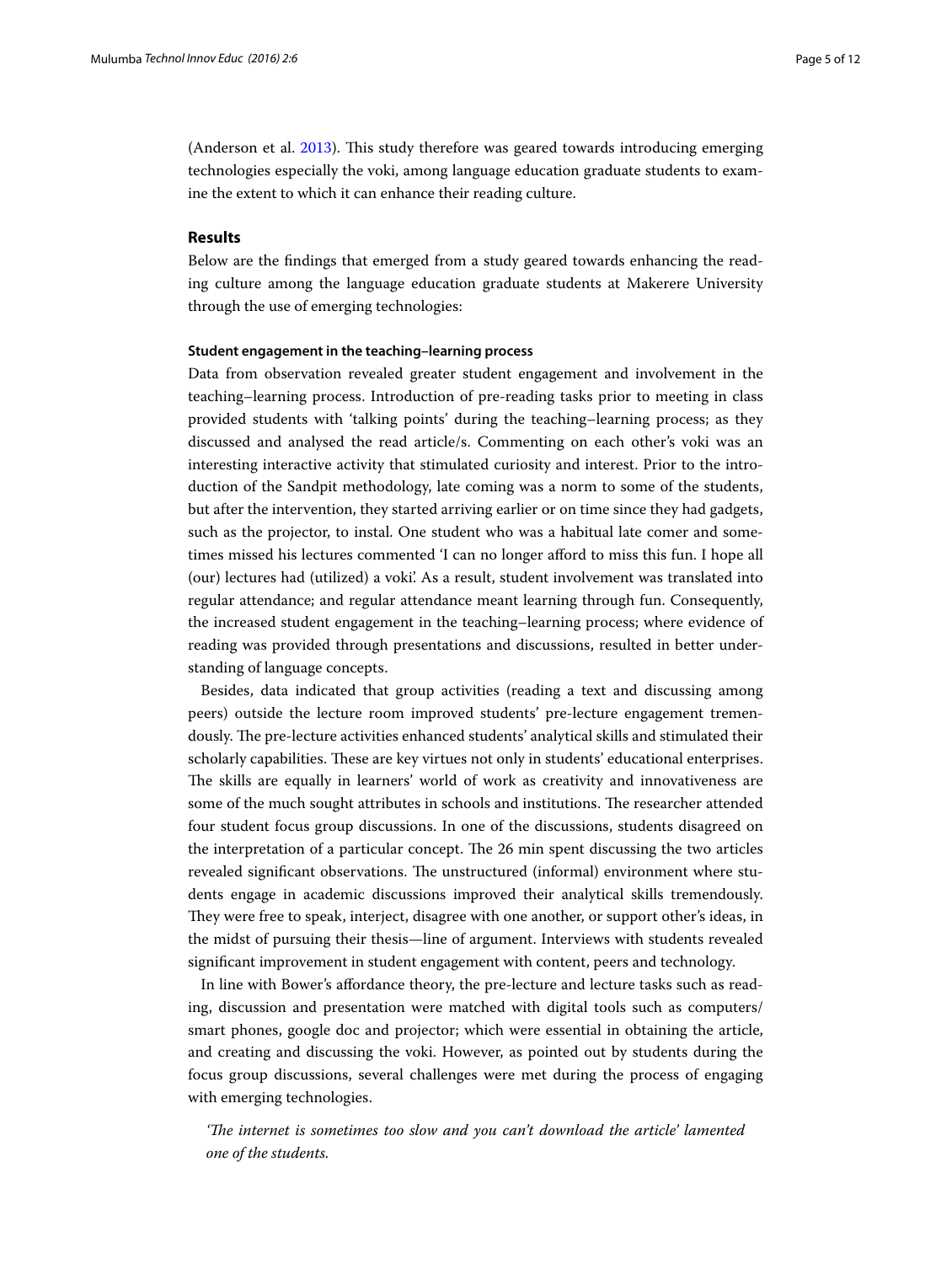*'Yah, sure, sometimes communication among us (students) with the google thing (google doc) could break due to poor internet connection' I remember one time I had to go an internet café to continue the conversation, but unfortunately my colleagues were off (line)' another student retorted.*

The above observations indicate that employing emerging technologies is not a smooth sail especially in developing countries, and Uganda in particular. Students' inability to perform as expected is due to several challenges that hinder their accessibility to information such as slow internet connection in computer laboratories (and sometimes is unavailable). The College of Education and External Studies has two computer labs. Failure to have a one-to-one laptop policy for postgraduate students has exacerbated the situation hence some students had to rely on computer labs and internet cafes to do assignments, communicate with their lecturers and peers, and download information for reading.

#### **Increased interest in the learning process**

'Introduction of the voki (digital tool) stimulated students' interest in the teaching– learning process and presented opportunities for inquiry which resulted in deep learning. The hands-on experience involved in creating a voki stimulated curiosity and eagerness among students. The first time a voki was introduced, students were sceptical on whether they would be able to create one or not. After going through the process, creating own vokis became a measure of success on how well one could employ digital technology in a language education setting. One student commented during a focus group discussion.

*'A voki will indeed create interest among my Literature (in Luganda) students'.*

In a lighter mood but quite inquisitive another student retorted:

#### *'Are you going to use a tadooba (a paraffin lamp) to create that voki?'*

The student had prior knowledge on the work station of his peer which neither had electricity nor internet to enable him create a voki.

The student replied:

# *'Solar panels are currently being installed. I think by next term (school term) the school will have power'.*

The above conversation is significant in the debate of whether Africa and other developing countries will make strides in the digital world despite shortages in basic infrastructures such as electricity. The conversation signifies the digital divide between urban and rural areas. The school which the students were referring to is located seventy kilometres from Kampala—the Capital City of Uganda. The setting is quite rural with no electricity but the mobile internet service providers such as MTN and Orange provide opportunities for internet although such a service is still expensive to an ordinary Ugandan, and necessitates one to possess a smart phone.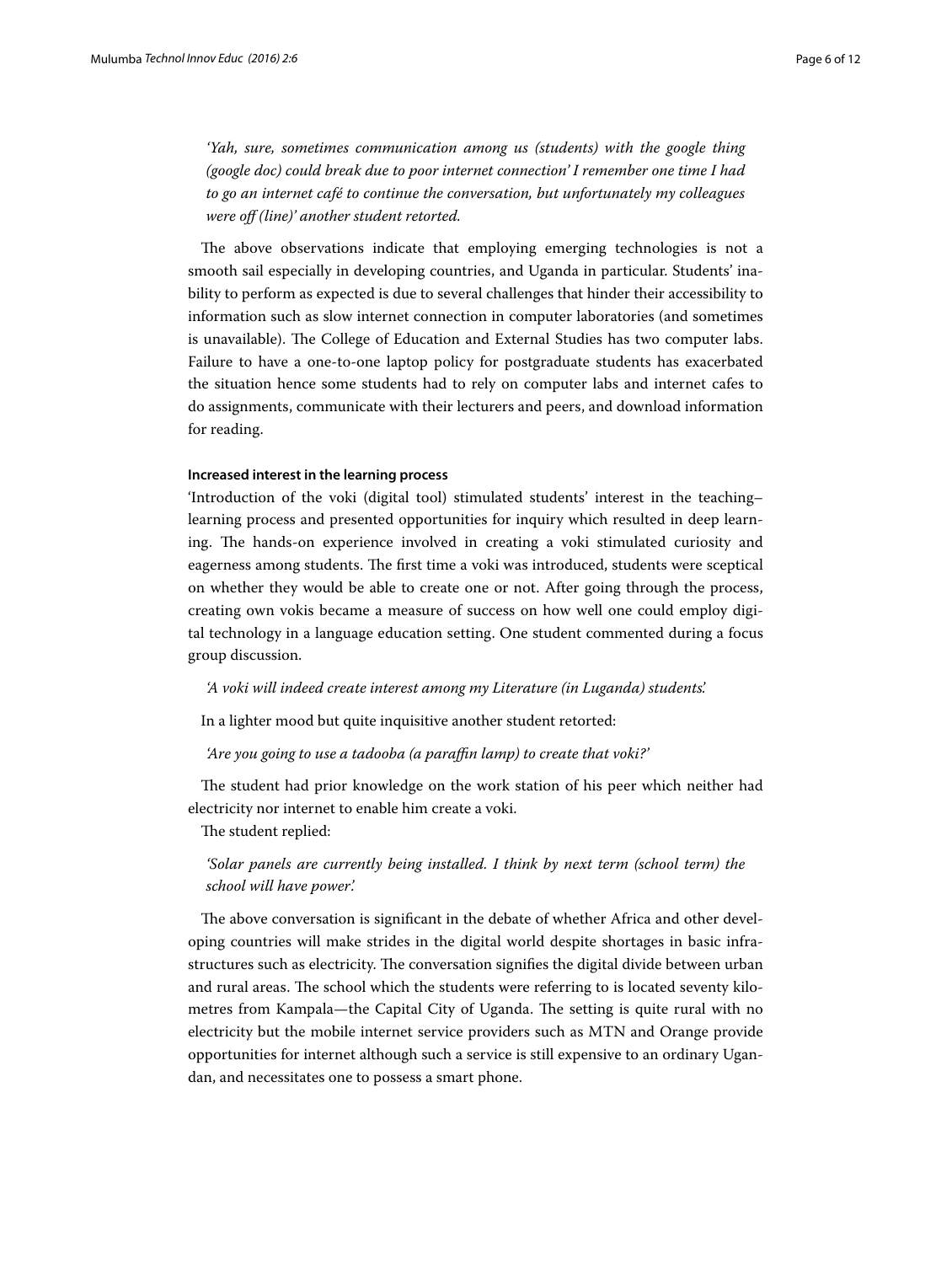## **Creativity and innovativeness**

Student engagement and interest that ensued resulted in manifestations of creativity and innovativeness. Below is a sample of vokis created by students after reading assigned texts and summarizing the text on a voki.

[http://www.voki.com/php/viewmessage/?chsm](http://www.voki.com/php/viewmessage/?chsm=8d0a0e822ba0b7742285e6e1837f7202&mId=2548782)=8d0a0e822ba0b7742285e6e1837f720 2&mId=[2548782](http://www.voki.com/php/viewmessage/?chsm=8d0a0e822ba0b7742285e6e1837f7202&mId=2548782)

http://www.google.com/url?q=[http%3A%2F%2Fwww.voki.com%2Fphp%2Fviewmessa](http://www.google.com/url%3fq%3dhttp%253A%252F%252Fwww.voki.com%252Fphp%252Fviewmessage%252F%253Fchsm%253D8b5032d90916731629597d23beb277c3%2526mId%253D2550066%26sa%3dD%26sntz%3d1%26usg%3dAFQjCNES-9kAchX90XhIS1TydJP0Igvuiw) [ge%2F%3Fchsm%3D8b5032d90916731629597d23beb277c3%26mId%3D2550066&sa](http://www.google.com/url%3fq%3dhttp%253A%252F%252Fwww.voki.com%252Fphp%252Fviewmessage%252F%253Fchsm%253D8b5032d90916731629597d23beb277c3%2526mId%253D2550066%26sa%3dD%26sntz%3d1%26usg%3dAFQjCNES-9kAchX90XhIS1TydJP0Igvuiw)=D &sntz=1&usg=[AFQjCNES-9kAchX90XhIS1TydJP0Igvuiw](http://www.google.com/url%3fq%3dhttp%253A%252F%252Fwww.voki.com%252Fphp%252Fviewmessage%252F%253Fchsm%253D8b5032d90916731629597d23beb277c3%2526mId%253D2550066%26sa%3dD%26sntz%3d1%26usg%3dAFQjCNES-9kAchX90XhIS1TydJP0Igvuiw)

http://www.google.com/url?q=[http%3A%2F%2Fwww.voki.com%2Fphp%2Fviewmes](http://www.google.com/url%3fq%3dhttp%253A%252F%252Fwww.voki.com%252Fphp%252Fviewmessage%252F%253Fchsm%253D8c469aad0edc116c5e10b0d77eb73e63%2526mId%253D2549947%26sa%3dD%26sntz%3d1%26usg%3dAFQjCNGsk9hVU56tmNJzGkqaPHy1eRbQpA)[sage%2F%3Fchsm%3D8c469aad0edc116c5e10b0d77eb73e63%26mId%3D2549947&sa](http://www.google.com/url%3fq%3dhttp%253A%252F%252Fwww.voki.com%252Fphp%252Fviewmessage%252F%253Fchsm%253D8c469aad0edc116c5e10b0d77eb73e63%2526mId%253D2549947%26sa%3dD%26sntz%3d1%26usg%3dAFQjCNGsk9hVU56tmNJzGkqaPHy1eRbQpA)= D&sntz=1&usg=[AFQjCNGsk9hVU56tmNJzGkqaPHy1eRbQpA](http://www.google.com/url%3fq%3dhttp%253A%252F%252Fwww.voki.com%252Fphp%252Fviewmessage%252F%253Fchsm%253D8c469aad0edc116c5e10b0d77eb73e63%2526mId%253D2549947%26sa%3dD%26sntz%3d1%26usg%3dAFQjCNGsk9hVU56tmNJzGkqaPHy1eRbQpA)

http://www.google.com/url?q=[http%3A%2F%2Fwww.voki.com%2Fphp%2Fviewmess](http://www.google.com/url%3fq%3dhttp%253A%252F%252Fwww.voki.com%252Fphp%252Fviewmessage%252F%253Fchsm%253Df5555f22adc06d3048197b628021a71b%2526mId%253D2549867%26sa%3dD%26sntz%3d1%26usg%3dAFQjCNHK2IfcJXZ2XT8Y_CE78WVBOM1WnQ) [age%2F%3Fchsm%3Df5555f22adc06d3048197b628021a71b%26mId%3D2549867&sa](http://www.google.com/url%3fq%3dhttp%253A%252F%252Fwww.voki.com%252Fphp%252Fviewmessage%252F%253Fchsm%253Df5555f22adc06d3048197b628021a71b%2526mId%253D2549867%26sa%3dD%26sntz%3d1%26usg%3dAFQjCNHK2IfcJXZ2XT8Y_CE78WVBOM1WnQ)=D &sntz=1&usg=[AFQjCNHK2IfcJXZ2XT8Y\\_CE78WVBOM1WnQ](http://www.google.com/url%3fq%3dhttp%253A%252F%252Fwww.voki.com%252Fphp%252Fviewmessage%252F%253Fchsm%253Df5555f22adc06d3048197b628021a71b%2526mId%253D2549867%26sa%3dD%26sntz%3d1%26usg%3dAFQjCNHK2IfcJXZ2XT8Y_CE78WVBOM1WnQ)

Several vokis were created and students faced several challenges while making them. Some students had created female vokis but with a male voice; other vokis did not have a voice (message) at all; while others were microphone recorded but one could hardly get the message because the environment under which they were created was noisy. These were encouraged to get a noise-free environment and create their vokis. Since a reflective approach to learning had earlier on been employed where peer consultations were strongly encouraged, some students categorically indicated that they had been guided by fellow students when creating a voki.

Besides, the post-lecture discussions indicated tremendous innovations in the pedagogical process. One of the lecturers (who attended the researcher's lectures) commented:

*I have never seen this before. I had my sabbatical in (name of the university concealed for ethical reasons) University. You know, it's a first class university, but this kind of engagement and interaction was lacking. I totally enjoy these lectures; every time (I attend) I pick something out of it.*

The above observation was not only a word of encouragement but also a reflection of the changes that were gradually but steadily taking place to enhance the reading culture among graduate students. When students are motivated to read, there are several opportunities that could nurture their reading. The Makerere University Research Agenda 2013–2018 emphasize the need to transform Makerere University from a largely teaching University to a Research-led University. To ensure attainment of this objective, ICT infrastructures have been put in place. The ICT Policy and the Directorate of ICT Support (DICTS) was established to provide expert knowledge and skills on ICTs to academic and administrative staff (Makerere University Council [2004\)](#page-11-19). It carries out routine maintenance of all ICT related infrastructures in the university. As a result, there is a relatively stable internet in the computer laboratories that enable students to access and download texts.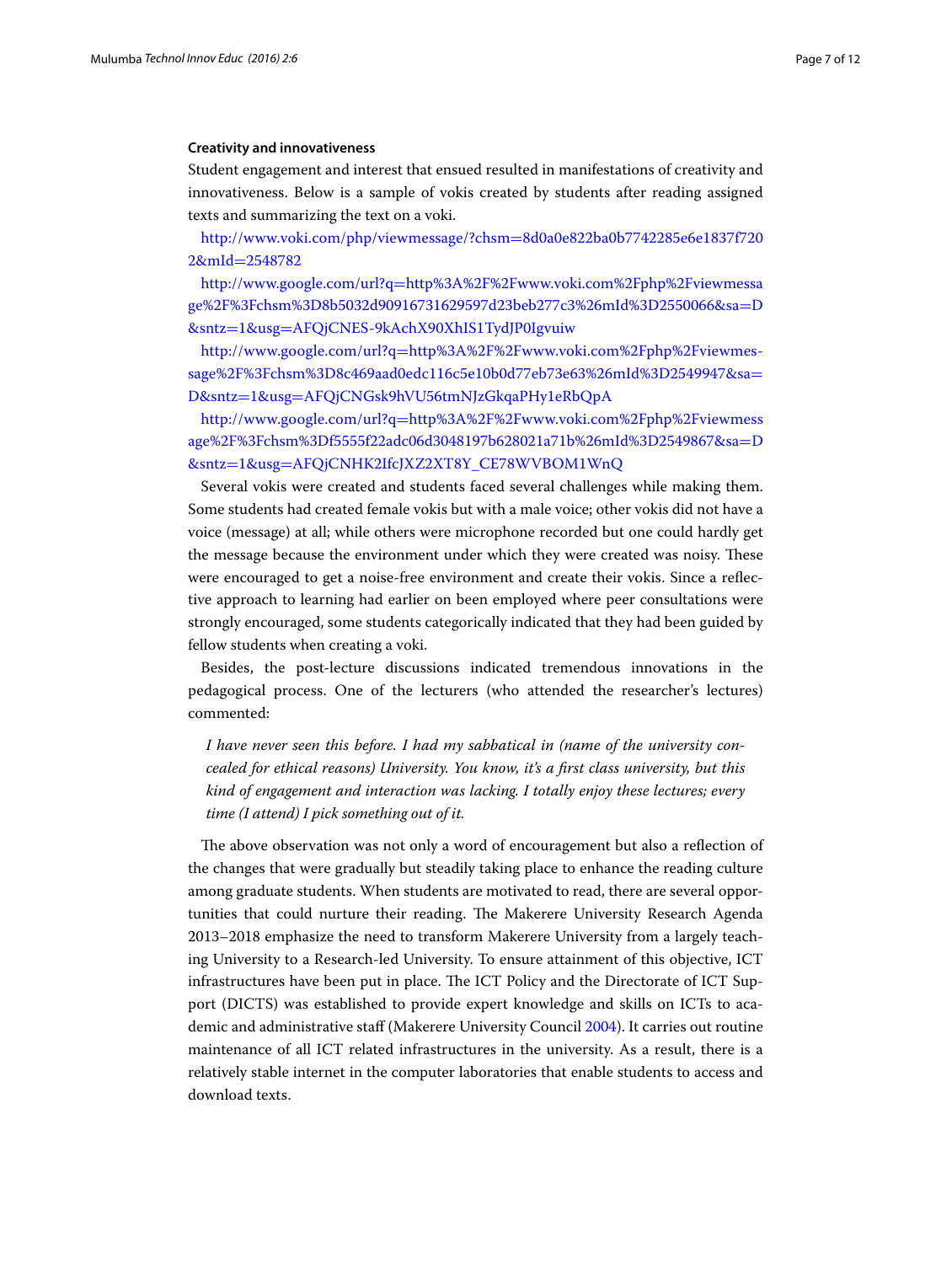#### **Different forms of interaction**

Different forms of interaction were witnessed since the introduction of the voki and the ETILAB methodology. Observations from the focus group interactions and the lecture presentations indicated interaction levels similar to Anderson's levels of interaction. The student–student interaction improved tremendously as peer discussion, interruption, correction and intervention were witnessed not only during group discussions but also during the teaching–learning process in the lecture room. During lecture presentations, different forms of interruptions were witnessed. Despite the fact that presentation rules had been set initially by students, such as 'maximum' attention to the presentation, commenting after presentation and others, there were interruptions in form of fillers, uttering words or phrases; which did not interrupt the presentation as had earlier on envisaged, informed the presenter on key issues concerning the topic under presentation. The concept of interaction among students was at its highest during the focus group discussions. The anxiety and eagerness to learn more about peers' ideas sometimes resulted into unnecessary noise as witnessed by the researcher in two of the two focus group discussions he attended. Without any intervention from the researcher, the students were able to reorganize themselves and the discussions continued.

Similarly, student-content level of interaction progressively gained ground as students read more materials in a week than they used to read before the commencement of the study. Indicators manifesting students' further reading were witnessed during the teaching–learning process. On several occasions, reference was made to articles that were allocated for reading, and those which were never assigned but has information that collaborates or contradicts ideas being discussed. Suffice to note, is the fact that student– teacher interaction gradually declined as learning became self-directed, and to some extent peer-directed.

But the level of interaction which gained prominence among students concerned digital technology. Six students were able to buy smart phone in the period of a semester when the study was conducted, evidence of increased utilization of the computer lab by Master of Education language education students as observed by the computer lab attendant:

*When you (researcher) requested that your students be given an opportunity to utilize the lab whenever it's free, I accepted but didn't think that they (students) would turn up as the case has been. Many times we receive such requests, grant them but students don't turn up, or they turn up in the first few days and then stop coming'. … your students have been active. One of them has been very consistent and would always turn up at a particular time. … we were forced to reserve a computer for him especially as we approach university examinations (a busy period when many students frequent the lab).*

The above observation underscores the extent to which students interacted with technology. It also manifests the interest and enthusiasm that had developed among graduate students towards reading through the use of emerging technologies.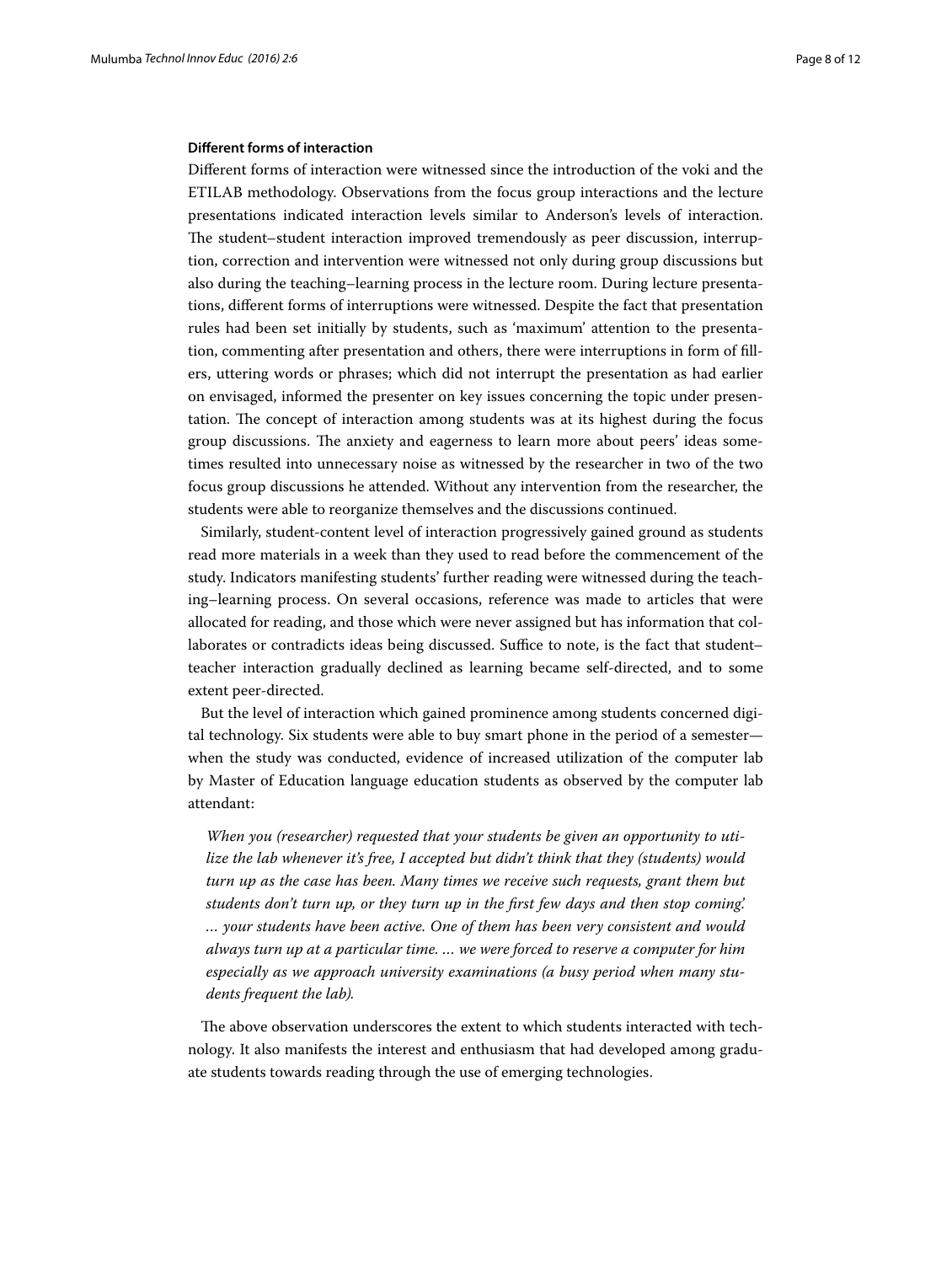#### **Levels of reading**

The findings revealed that graduate students read at different paces. The majority of students were average readers; some were fast readers whereas others were slow readers. This was revealed during the three lecture sessions where students were tasked to read a piece of text at a given time. In the first session, students were given a one page text (two and a half paragraph) to read in 2 min. The outcome indicated that a few students (three) were able to complete the text and answer questions that followed. Majority were average students who managed to read at least two paragraphs (eight), and only one student was unable to complete the second paragraph. However, by the time a third lecture session was held students' reading speed had improved tremendously, and the slow reader (during the first session) was among the average readers.

In the digital world and knowledge age in particular where learners are overloaded with information, the pace at which one reads a particular text has implications on the amount of information/data absorbed, and the subsequent comprehension of the text. After the introduction of a voki, the reading speed of students improved steadily; one of the factors responsible for defining a reading culture of a particular group.

## **Discussion**

Technology is increasingly becoming a determinant in renewal of teacher education (Adcock and Bolick [2011\)](#page-10-0). The creation of a voki in a lecture room was not only a mere introduction of technology but a hands-on experience that provided learners with opportunities to discover and exploit their reading and creative abilities (Baron and Wright [2008](#page-11-20)). The interest stimulated by the voki became a foundation upon which the reading culture is gradually taking root. Kennedy et al. ([2008](#page-11-21)) underscores the importance of introducing practical oriented tasks in technology for greater learner involvement in order to enhance their learning experiences. Use of authentic language, in context of high interest (for example, through creating a voki), and of familiar nature to the learner seem to be the best bet for success in any teaching–learning process (LeLoup et al. [2005\)](#page-11-22).

Introducing a voki and the eventual creation of vokis by students, presented 'evidence of learner and technology interaction whose outcome resulted in knowledge construction' (Ng'ambi [2013\)](#page-11-23). The researcher noticed that students especially those who successfully created a voki, were reading much more text than they used to do before the study, and were always picking out a message for voki creation, and sharing their success with peers. Therefore, emerging technologies carries with it a social aspect that makes learning an interactive and social process (Leu et al. [2004](#page-11-24)) where an informal environment is created in the lecture room; which ultimately enhances learners' interest and cultivates their reading culture.

Although the study did not concretely integrate the voki in the pedagogical process as Rogers ([2003\)](#page-11-25)'s diffusion of innovations theory stipulates (as expounded in Bozalek et al. [2013](#page-11-2)), with the creativity and interest manifested by students, it is hoped that over time, and with the introduction of several other emerging technologies, the pedagogical process will become digital and quite interactive. Integrating organically emerging technologies in the pedagogical process warrants exploitation of knowledge and skills from students' personal digital engagement and assimilating them in their educational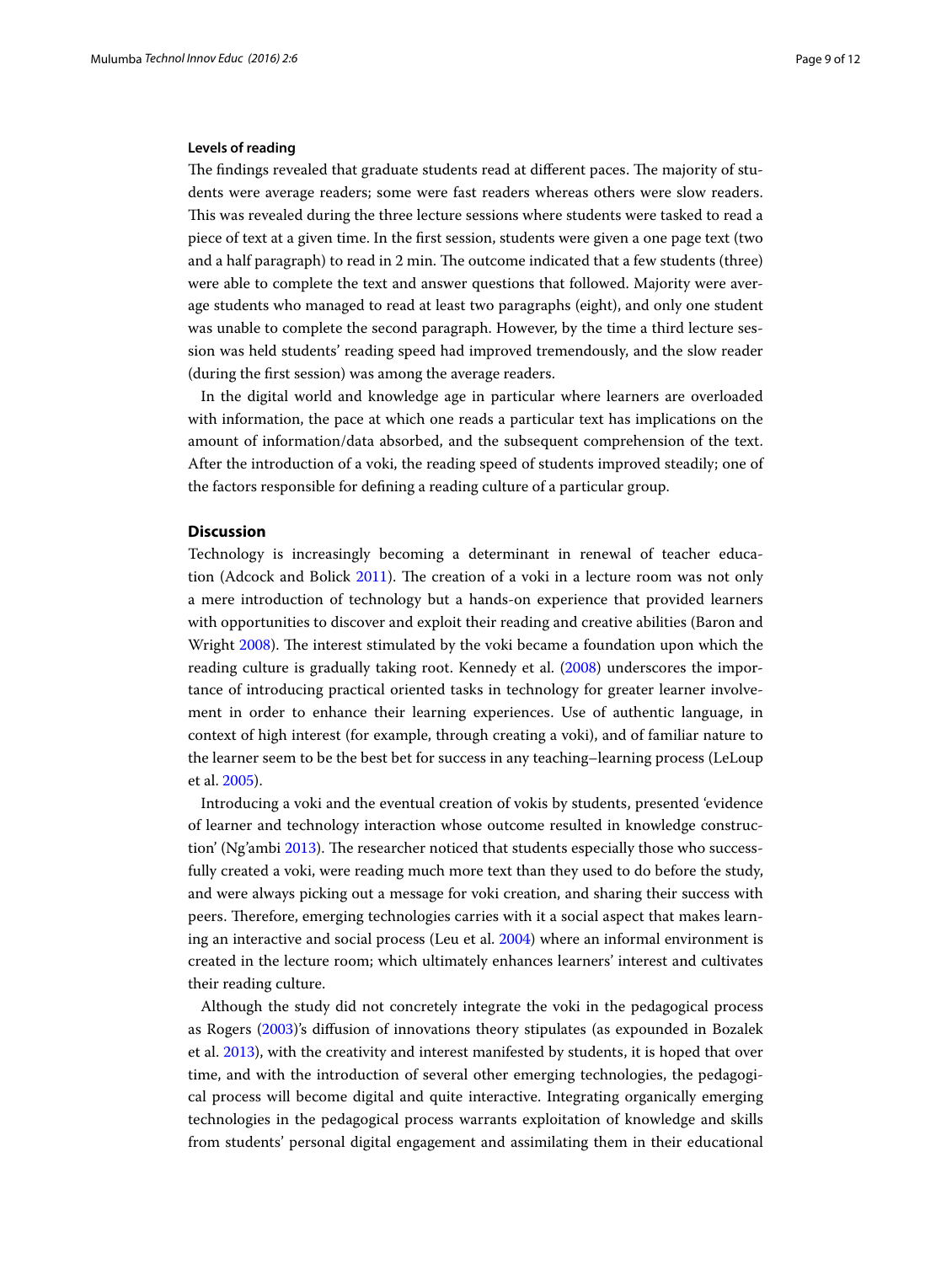digital engagement (Gurung and Rutledge [2014](#page-11-9)). Integrating students' literacy practices, such as instant messaging, in the pedagogical process could be a useful mechanism of enhancing learning (Lewis and Fabos [2005](#page-11-26)) and widening students' educational digital engagement (EDE).

## **Conclusion**

The study set out to investigate the enhancement of the reading culture among language education graduate students at Makerere University through the use of emerging technologies. The results indicated that the introduction of interventions such as the voki and the ETILAB methodology in the teaching–learning process made tremendous strides in enhancing students' reading culture. Guided by Bowers affordance analysis framework, the researcher was able to identify a voki as an appropriate technological affordance to match with the task at hand—of enhancing graduate students' reading culture. The outcome manifested students' increased engagement and interaction in the teaching–learning process with evidence of incremental improvement in reading. Hence, an enabling environment geared towards empowering students to search, read and express themselves freely in a scholarly manner was forged (Henschke [2010](#page-11-27)). The integration of the voki in graduate students' pedagogical considerations and the subsequent interaction and interest that ensued among them, postulated an acquisition of knowledge and skills that was not only significant to students' educational endeavours but a life time undertaking.

# **Methodology**

To achieve the above results, a reflective practitioner approach to learning and the ETI-LAB sandpit methodology were adopted during the teaching–learning process. The ETILAB sandpit methodology in particular was employed in this study to cultivate interaction and nurture creativity among learners. The Educational Technology Inquiry Lab (ETILAB) was established by the University of Cape Town (UCT) School of Education, South Africa to 'facilitate inquiry into educational technology research and pedagogies' (<http://www.humanities.uct.ac.za/news/etilab-hosts-teaching-and-learning-think-tank>). It is one of the maker spaces that provide learners with an opportunity to 'explore best practices in e-learning techniques and to experiment and prototype innovative teaching methods for the classrooms of the future'. Relatedly, a reflective practitioner approach was used in order to anchor the teaching–learning process on the rich learner experience (Stuart et al. [2009\)](#page-11-28), especially their ability to read, which has accumulated since their undergraduate studies and also as practicing teachers. The above framework, theories and approaches were deemed important because of their ability to cultivate Bloom's revised (digital) higher order thinking skills such as evaluating and creating (Anderson and Krathwohl [2001\)](#page-11-29). The higher order thinking skills of critiquing (evaluating) the read materials and creating a voki that summarises the text were indeed new skills students attained after introducing the methodology. Being a new phenomenon, creating a voki necessitated students' interaction, collaboration and discussion.

Specifically the above methodology employed naturalistic methods of inquiry which included observations, interviews, focus group discussion, collaboration and discovery to obtain data. The methods encouraged inquiry-based learning; where students were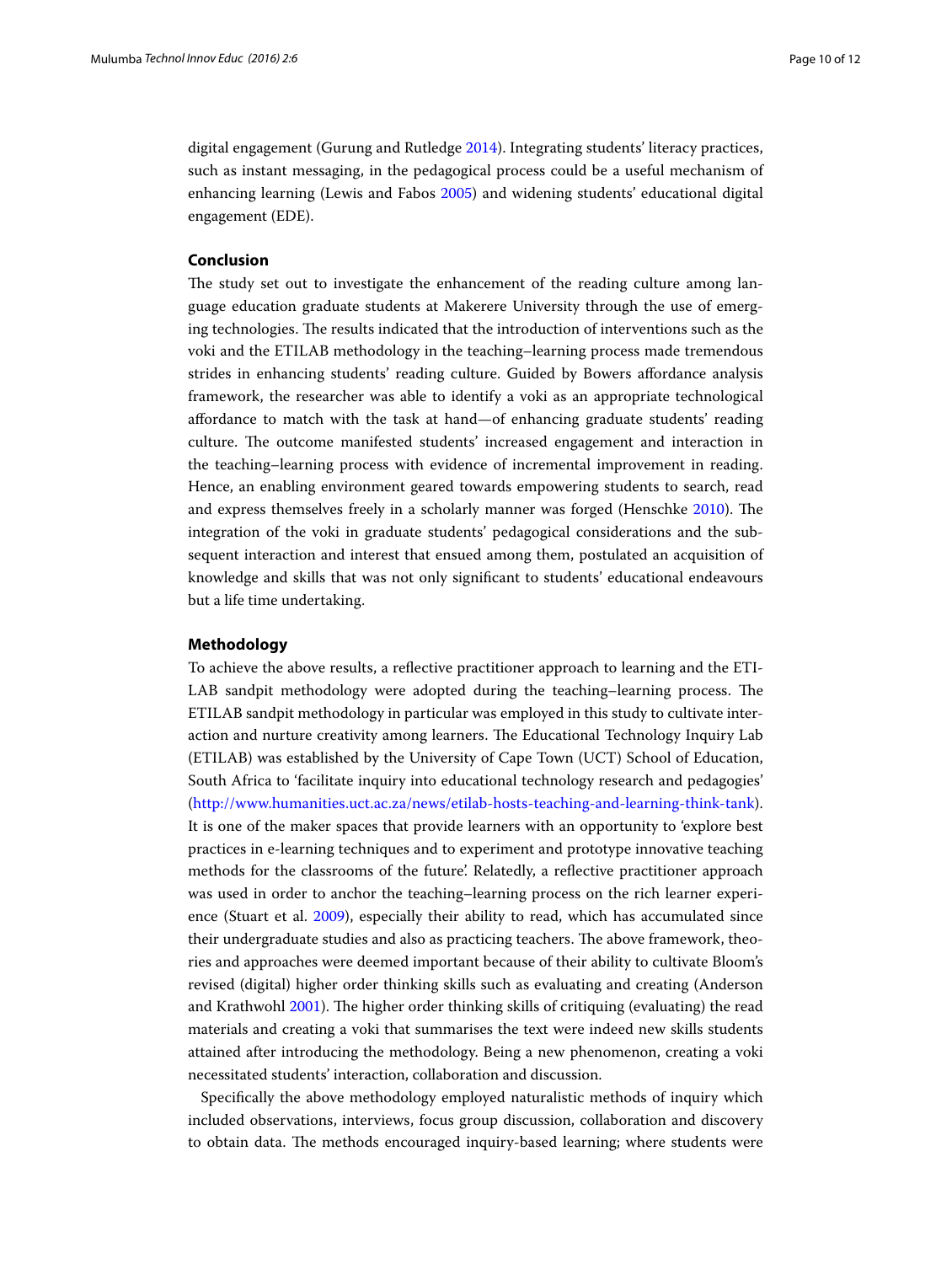assigned tasks that led to critical thinking and reflection. Emphasis was not laid on the end product but more on the process of learning through utilizing open and formative assessment. The reflective-ETILAB model created greater student engagement and involvement in the pedagogical process. Resourcefulness, innovativeness and creativity became the basis for learning. Prior to the introduction of the methodology, a document on the '21st century Knowledge and Skills in Educator Preparation' and some selected extracts of the NMC Horizon Report 2014 K-12 were given to students to acquaint themselves with the role of technology in the teaching–learning process. After reading the materials, the technology or digital component was analysed and discussed in detail to single out its significance in education. In a discussion that ensued, the importance of digitalization in education basing on what students had read in the documents and their own experiences was shared. To ensure ethical considerations, students filled and signed a consent form that guaranteed confidentiality of the responses obtained, and use of their information for academic purposes.

In the subsequent interactions, the researcher would give students an article to read prior to the lecture, and summarize it basing on the provided guiding questions. Sometimes, he could encourage them to critique the article, coming up with their own ideas on how a certain situation could be improved or made better. To sum it up, students had to create a voki (an audio-visual digital tool). The researcher requested one of his colleagues (Lecturer) to attend these lectures and comment on what transpired during the teaching–learning process. Subsequently, it naturally turned into micro-teaching whereby he could comment, ask questions, implore students to think and could also respond to particular questions and comments from students. The findings were coded and organized into meaningful categories for easy interpretation. The categories were analysed further to establish relationships among categories, meanings and interpretation of the collected data (Creswell [2009](#page-11-30)). As a result, themes emerged from data, which were employed in the discussion of results.

#### **Abbreviations**

ICT: information and telecommunications technology; DICTS: Directorate of ICT Support (at Makerere University); ETILAB: Educational Technology Inquiry Lab; DI: digital identity; PDE: personal digital engagement; EDE: educational digital engagement; MTN: mobile telephone networks—a South African-based telecommunications company operating in many African countries, Uganda inclusive; MOOCs: massive online open courses; OERs: open educational resources; NMC: New Media Consortium. The NMC Horizon Report: 2014 K-12 Edition is a collaboration between the New Media Consortium and the Consortium for School Networking (CoSN).

#### **Acknowledgements**

I wish to thank the Mellon/Carnegie Scholarship Fund that sponsored the author to pursue a Postgraduate Diploma in Educational Technology at the University of Cape Town, South Africa; where the concept of emerging technologies was introduced.

#### **Competing interests**

The author declares no competing interests.

Received: 13 December 2015 Accepted: 15 April 2016 Published online: 26 April 2016

#### **References**

<span id="page-10-0"></span>Adcock L, Bolick C (2011). Web 2.0 tools and the evolving pedagogy of teacher education. In: Contemporary issues in technology and teacher education, 11(2): 223–236. Association for the Advancement of Computing in Education (AACE)